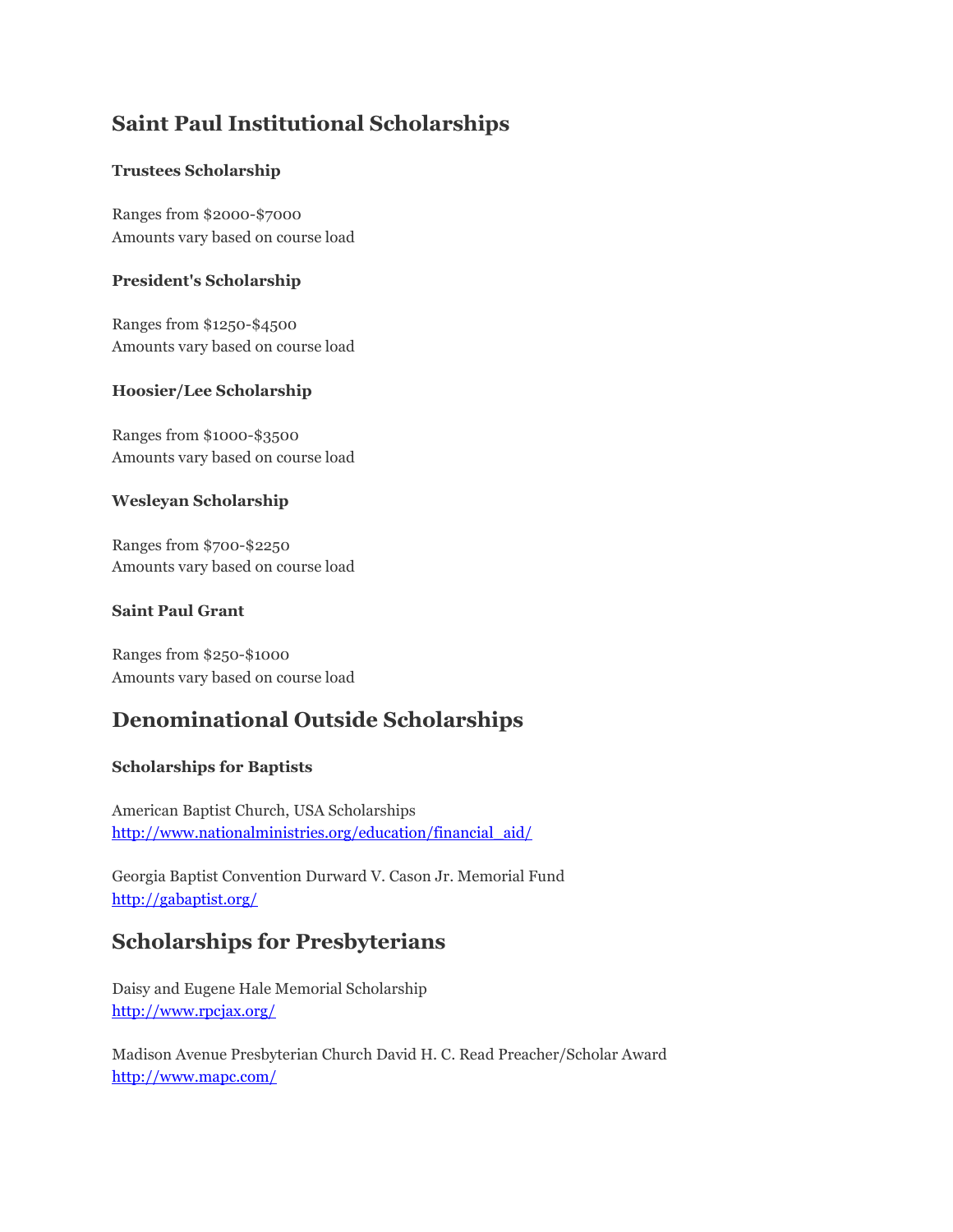Presbyterian Church (USA) <http://www.presbyterianmission.org/ministries/financialaid/>

Speer Education Grant <http://www.wpc.org/>

## **Scholarships for Catholics**

<http://www.womensordination.org/>

## **Scholarships for the Christian Church (Disciples of Christ)**

Ann E. Dickerson Scholarships, Higher Education & Leadership Ministries (HELM)

### <http://www.helmdisciples.org/>

Disciples Home Missions of the Christian Church (Disciples of Christ) Scholarships

<https://www.discipleshomemissions.org/>

## **Scholarships for Episcopalians**

Episcopal Church Center <http://www.episcopalchurch.org/>

[John Haynes Holmes Memorial Fund](http://www.bu.edu/sth/academics/financial-aid/scholarships/john-haynes-holmes/)

### **Scholarships for Unitarian Universalists**

[http://www.uua.org/St. Lawrence Foundation Award](http://www.uua.org/St.%20Lawrence%20Foundation%20Award)

[Unitarian Universalist Association, Ministerial Education Scholarships](http://www.bu.edu/sth/academics/financial-aid/scholarships/uu-assoc-ministerial-education/)

## **Scholarships for United Church of Christ**

United Church of Christ

<http://www.ucc.org/>

## **Scholarships for United Methodists**

[General Board of Higher Education & Ministry](http://www.gbhem.org/)

<http://www.gbhem.org/>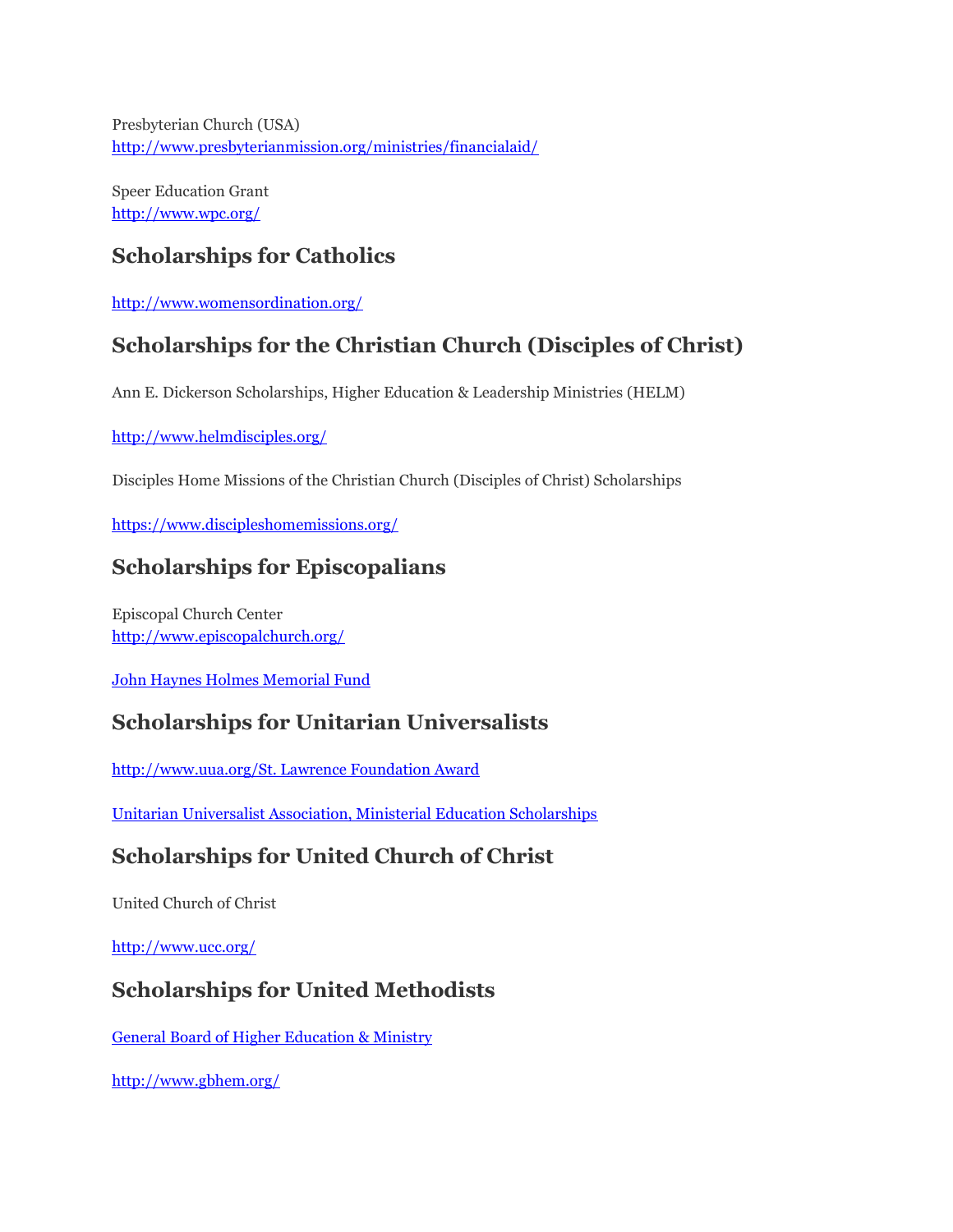[United Methodist Higher Education Foundation](http://www.umhef.org/)

<https://www.umhef.org/>

[United Methodist Scholarship Search Engine](http://scholarships.umc.org/)

<http://scholarships.umc.org/>

## **General Religious Affiliation Scholarships**

[Chattanooga Christian Community Foundation Dora Maclellan Brown Ministry Scholarship](http://www.bu.edu/sth/academics/financial-aid/scholarships/chattanooga-maclellan-brown/)

<http://www.thegenerositytrust.org/>

Eastern Star Training Awards for Religious Leadership

<http://www.easternstar.org/>

Hawaii Community Foundation Juliette M. Atherton Scholarship

<http://www.hawaiicommunityfoundation.org/home>

International Order of the King's Daughters and Sons

<http://www.iokds.org/>

National Women's Studies Association

<http://www.nwsa.org/>

Paul and Daisy Soros Fellowships for New Americans

<http://www.pdsoros.org/>

Church Support

### **Annual Conference United Methodist Scholarships**

Great Plains United Methodists Conference

<http://www.greatplainsumc.org/>

Missouri Annual Conference Scholarships

<http://mumf.org/>